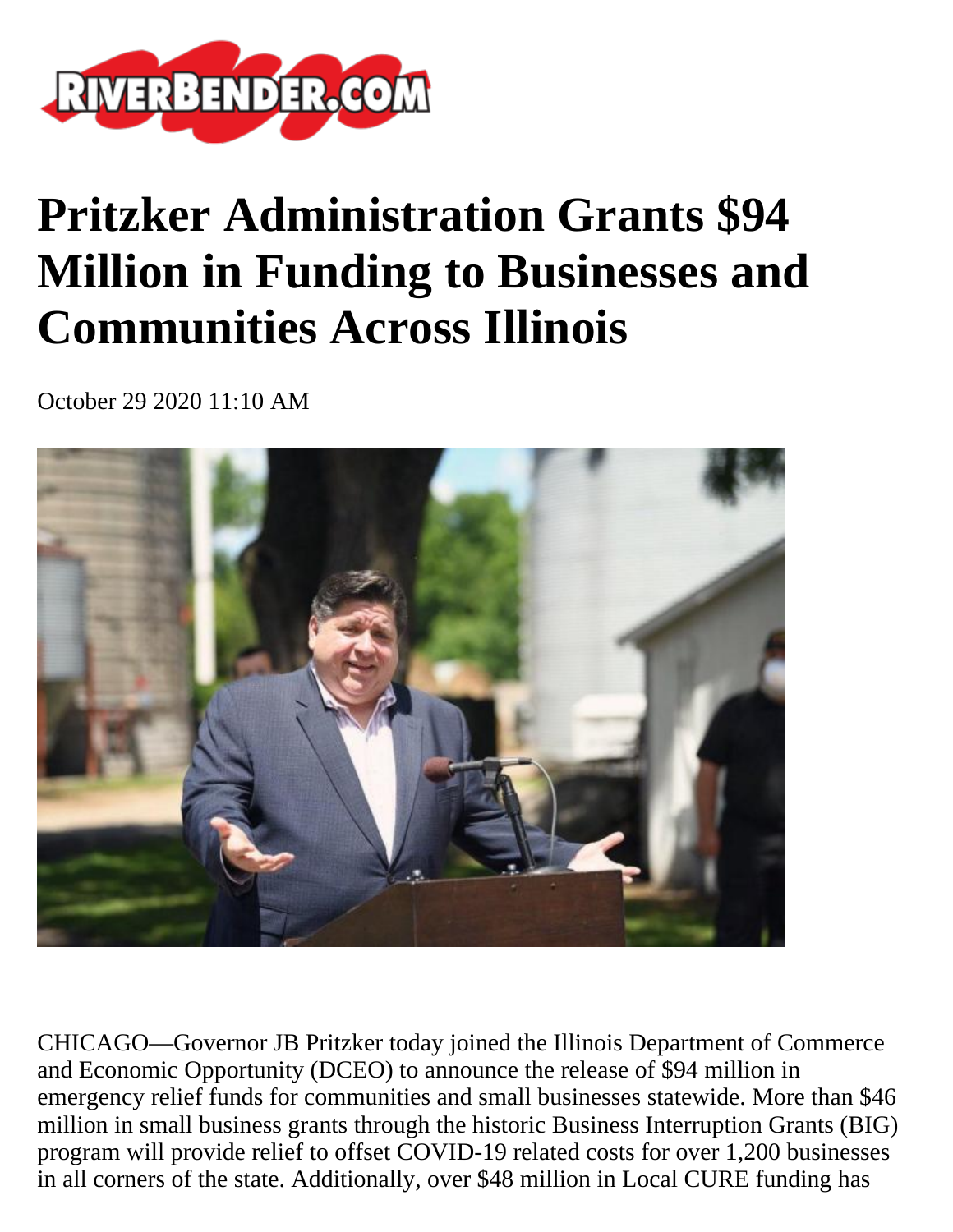been issued to 163 local governments submitting eligible emergency costs for reimbursement.

"Already, we've been able to help 1,200 businesses in this second round of Business Interruption Grants, totaling \$46 million in funding for more than 340 communities in 79 counties statewide – including \$19.5 million for restaurants and bars alone. That builds on our first round of Business Interruption Grants – \$49 million to more than 2,800 businesses in over 400 cities and towns across 78 of our 102 counties," said Governor JB Pritzker. "This support is but one portion of the \$1 billion in economic relief for business owners and communities that my Department of Commerce and Economic Opportunity has deployed in response to this pandemic – while simultaneously calling on the federal government to deliver more for Americans in every state, because this is not a crisis we can weather alone."

Guided by an equity framework, these programs seek to address the hardest hit communities with emergency relief dollars. These latest funds reflect the geographic diversity of Illinois – with funds provided to over 79 counties, and over \$68 million for downstate communities alone. In addition, over \$35 million has been directed to regions currently under mitigations to prevent the further spread of COVID-19, or where mitigations will soon take effect.

"While we know the needs facing our Illinois communities and businesses are great – these latest funds released will provide a much-needed boost to cover losses and withstand the ongoing nature of the crisis," said DCEO Director Erin B. Guthrie. "Under Governor Pritzker's leadership, Illinois is taking necessary steps to overcome the virus quickly so we can begin the long-term work of rebuilding our businesses and our local economy. Economic support programs like BIG and Local CURE are an essential component of protecting our communities, and we encourage more small businesses and local governments to apply for remaining funds to address their COVID-19 costs."

"This is exactly the kind of aggressive program we need to quickly connect the dots between the assistance available and the businesses that need it," said Illinois Senate President Don Harmon. "I commend the governor for doing what he can to keep small businesses on their feet during this global pandemic."

## BUSINESS INTERRUPTION GRANTS

More than \$46 million has been deployed this week as part of the second round of BIG awards – with funding for 1,238 businesses in over 340 communities. This includes over 1,000 grants totaling \$36 million for regions currently or that will soon be under mitigation, and \$19.5 million (35 percent) dedicated to restaurants and bars.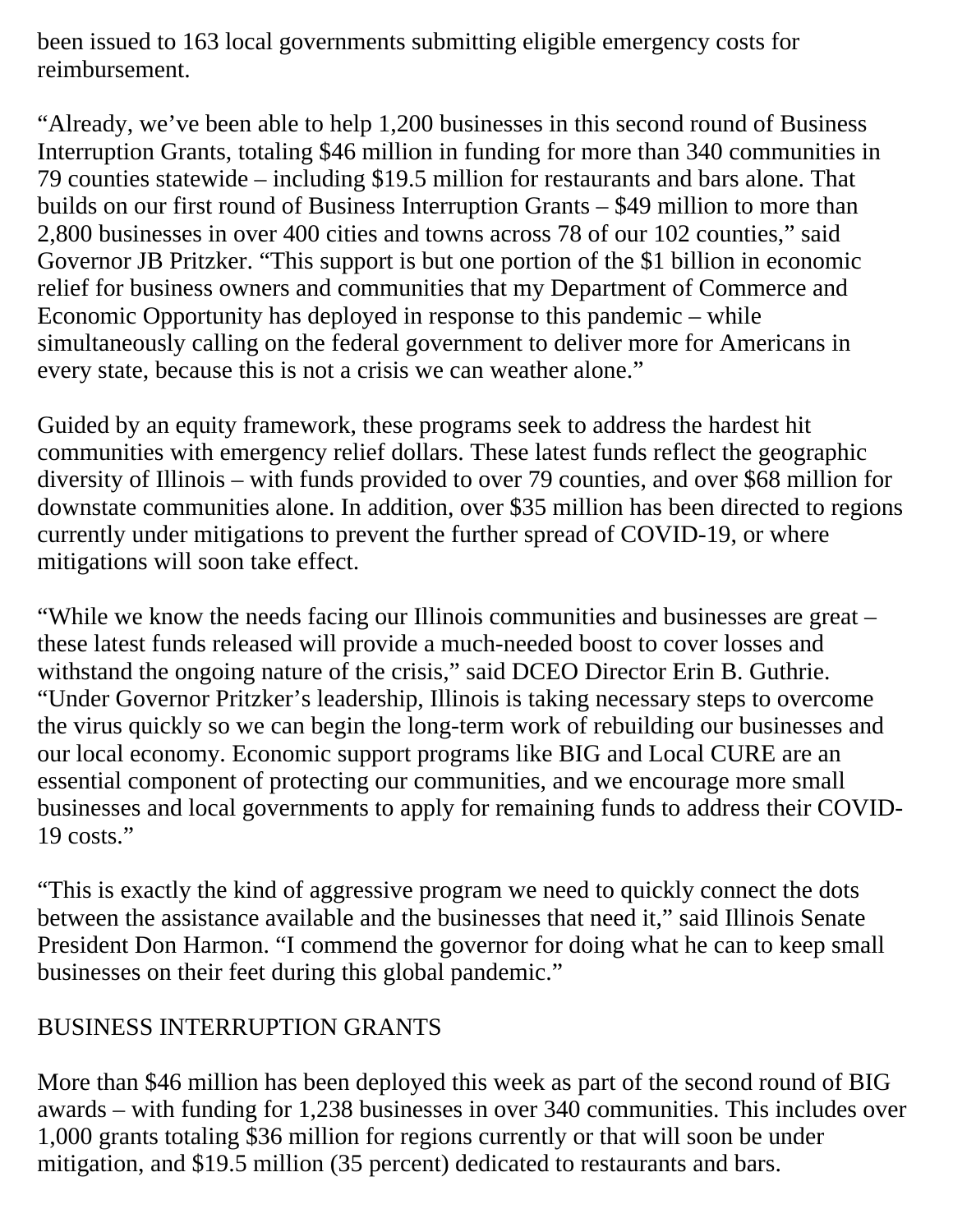The \$220 million current round makes emergency relief available to small businesses across the state, with priority for hard hit industries, including hospitality, performing arts centers, and other heavily impacted sectors – as well as for disproportionately impacted areas (DIAs) based on areas with high total case counts and that have experienced high rates of poverty and underlying economic distress. In this round, \$9.8 million has been provided for heavily impacted sectors and \$19.6 million for businesses located in DIAs.

"Independently-owned venues and not-for-profit venues face similar challenges: we were the first to close and will be the last to reopen," said Tim Tuten, Chicago Independent Venue League and Illinois chapter National Independent Venue Association. "Governor Pritzker's foresight to allocate funding to the most distressed businesses, like Illinois venues, demonstrates both an understanding of the cultural and economic impacts we have on our communities, and the dire consequences should independent music venues shutter for good."

The BIG program has granted \$12.4 million to businesses located in Chicago so far in this round, for a total of \$33.7 million in BIG awards for the city's businesses. Additionally, \$20.4 million has been awarded to downstate communities in this round, for a total of \$32 million outside of Chicago and the 5 collar counties. Businesses can use BIG funds to cover working capital costs – which includes payroll, rent, PPE and other operational costs.

"We are pleased to see this round of the BIG program getting meaningful relief dollars into the hands of our devastated creative organizations. We must support the cultural sector as COVID continues to severely limit or entirely prevent our ability to do our core work, the work of bringing joy, meaning and hope across the state," said Claire Rice, Executive Director of the Arts Alliance Illinois. "Although we're happy to see, these initial grants, we want to be sure that all our for-profit and nonprofit creative businesses know these funds are still available for them and we strongly encourage our colleagues across the sector to apply."

BIG Round 2 grants span a diverse geography, as well as business type – with nearly 50 percent of grant recipients reporting they are minority-owned. To ensure businesses owned by underrepresented populations and businesses in DIAs can access grants in Round 2, DCEO invested in partnerships with community navigators – communitybased organizations dedicated to outreach and technical assistance for businesses applying in hard to reach communities. These efforts have resulted in engagement with over 8,000 minority business owners, and nearly 1,700 applicants.

"The BIG grant assisted me in keeping my doors open and my employees paid. The jobs my business provides are pivotal in helping my employees keep food on the table and a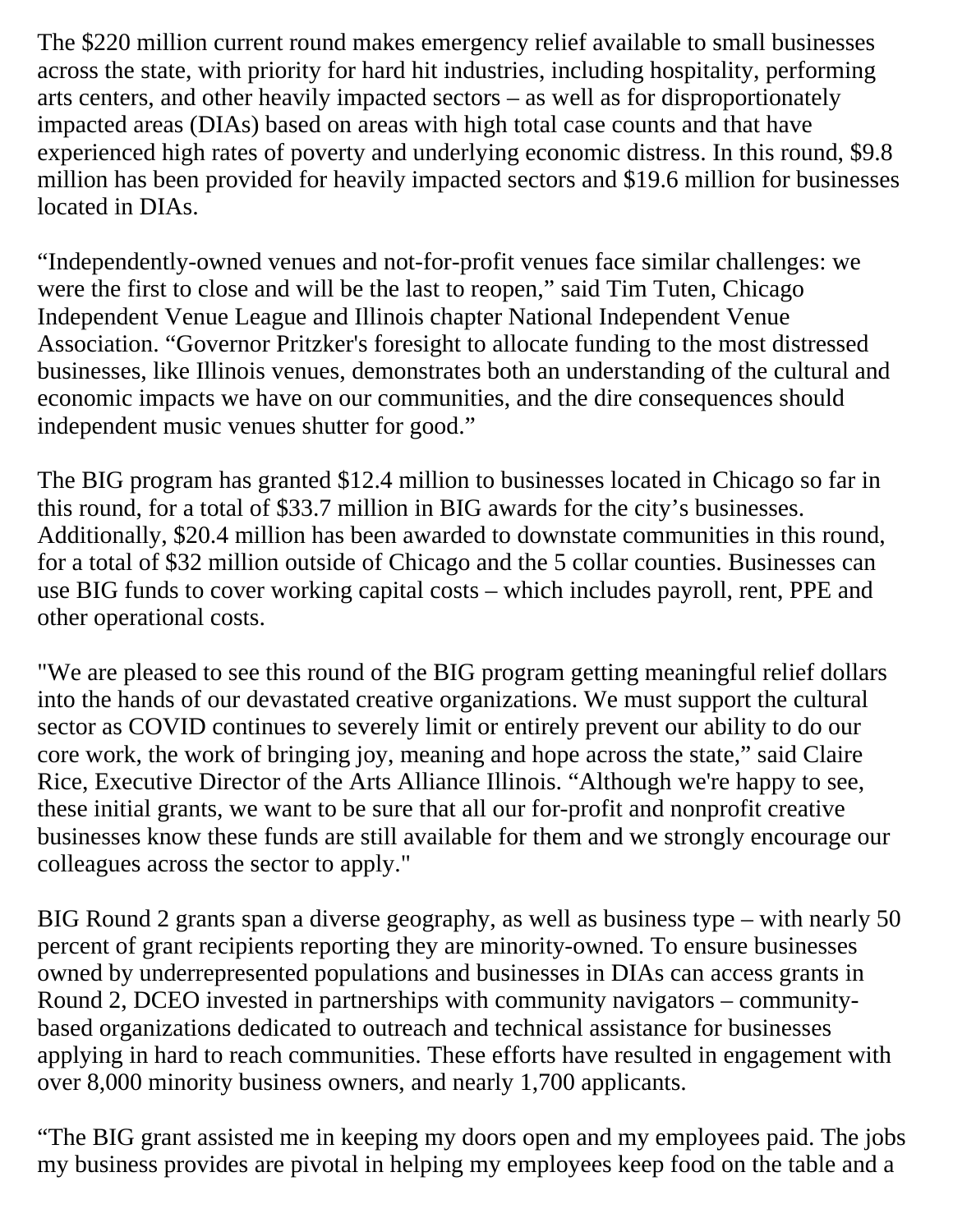roof over their head, especially here on the West Side," said Latrusia May, Founder and CEO of L May Creations Event Space in the Austin neighborhood. "With the ongoing pandemic making the months ahead unpredictable for small community-based businesses like mine, this state grant is a much needed lifeline for my business."

With these latest awards, the BIG program has paid out more than \$250 million to nearly 9,000 small businesses and childcare providers – including \$95 million for nonchildcare businesses located statewide. The latest allocation builds on more than \$49 million released in the first round, which reached 2,800 small businesses across 400 communities in Illinois. Over half of Round 1 awards went to minority owned businesses, and half also went to businesses located in DIAs. A full list of Round 1 and current Round 2 recipients can be [found here.](https://www2.illinois.gov/dceo/SmallBizAssistance/Pages/C19DisadvantagedBusGrants.aspx)

## LOCAL CURE PROGRAM

More than \$48 million has been released as part of the Local CURE program, covering 163 local units of government and 67 counties. More than \$18 million of the funding covers regions currently under mitigation. An estimated \$21.5 million is in the pipeline and is anticipated for release in the coming days.

Local CURE helps local governments cover the costs of the emergency response, with eligible costs including PPE, staff time and other public health expenses. The Local CURE program was created to distribute \$250 million in Coronavirus Relief Funds (CRF) for those communities beyond Cook County and the collar counties that did not receive a direct allocation. More than 1,300 units of local government are eligible including municipalities, counties, fire departments and public safety agencies.

DCEO has taken an active role in working with municipalities and counties to help them recoup the maximum amount of reimbursement since the program launched in August. To assist local governments with applying and qualifying for these funds, DCEO has held dozens of webinars, fielded thousands of calls and engaged in direct outreach to hundreds of municipalities, recently launching weekly office hours to help answer questions on submissions for payment in real-time. Local governments can find more information on how to prepare and submit eligible costs on **DCEO**'s website.

"The local CURE program was and will be critical in helping to offset the cost of public safety services to the residents of Collinsville by providing much needed revenues thereby ensuring we are able to maintain these critical services to the public in combatting the COVID 19 pandemic," said Mitch Blair, Collinsville City Manager. "The Illinois Department of Commerce and Economic Opportunity was very helpful in clarifying the application process to obtain the funding and the City sincerely appreciates their assistance."